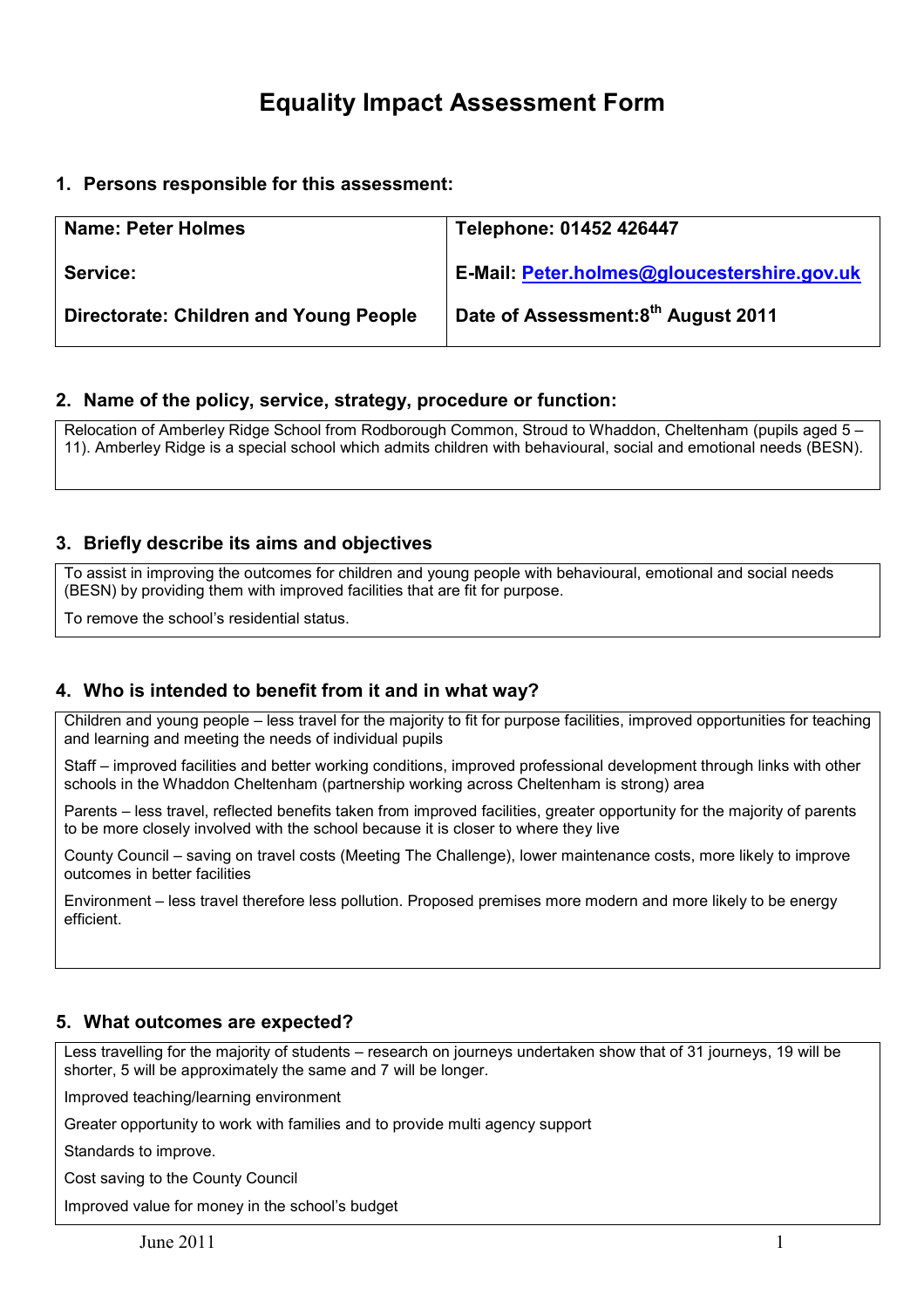## 6. Have you consulted on this policy, service, strategy, procedure or function?

Yes. Consultation was completed on Friday 5<sup>th</sup> August. A total of 33 responses were received, of whom 24 were parents. Children at the school were also consulted through a special event held by the 'Hear By Right' Team.

The key issues from parents were about managing change, transport arrangements and ensuring facilities were replicated at the new site. Community responses were mainly about access to the new site. Children were mainly concerned about changes to their environment.

All of the issues are being considered by the School and relocation planning group and some changes to the plans will be made. For example, access to the site will be changed, a feasibility study on relocating the swimming pool will be undertaken and research into better transport arrangements will be made and discussed with parents. .

## 7. What evidence has been used for this assessment: e.g. Research, previous consultations, MAIDEN?

Analysis of provision for pupils with BESN (Derek Norton, 2009)

Consultation on general principles for improving the outcomes for children and young people with behavioural, emotional and social needs, (2009)

Availability of more suitable premises

Estimates of maintenance costs based on prior year figures

# 8. Could a particular group be affected differently in either a negative or positive way?

## Please evidence that you have used the Consultation toolkit and planning template http://staffnet/index.cfm?articleid=5203

|                   | <b>Negative</b> | <b>Positive</b> | <b>Neutral</b> | <b>Evidence</b>                                                                                                                                                                                                                                                                                                                                                                               |
|-------------------|-----------------|-----------------|----------------|-----------------------------------------------------------------------------------------------------------------------------------------------------------------------------------------------------------------------------------------------------------------------------------------------------------------------------------------------------------------------------------------------|
| Age               |                 |                 |                | Those affected by the change are not defined or<br>categorised by their age i.e. no one age group is<br>directly benefitting over another. Admissions are for<br>primary aged children<br>There may be a negative impact on youngest pupils<br>(aged 5-7) where long travelling might impact more on<br>wellbeing and learning. Currently there are no pupils<br>who fall into this category. |
| <b>Disability</b> |                 |                 |                | There is a possible negative impact on pupils in the<br>short term as they adjust, but positive in the medium<br>term as the new site promotes improvements.'<br>There are currently no pupils or parents with physical<br>disabilities. The new site is on a single level and is<br>compliant with disability access legislation whereas                                                     |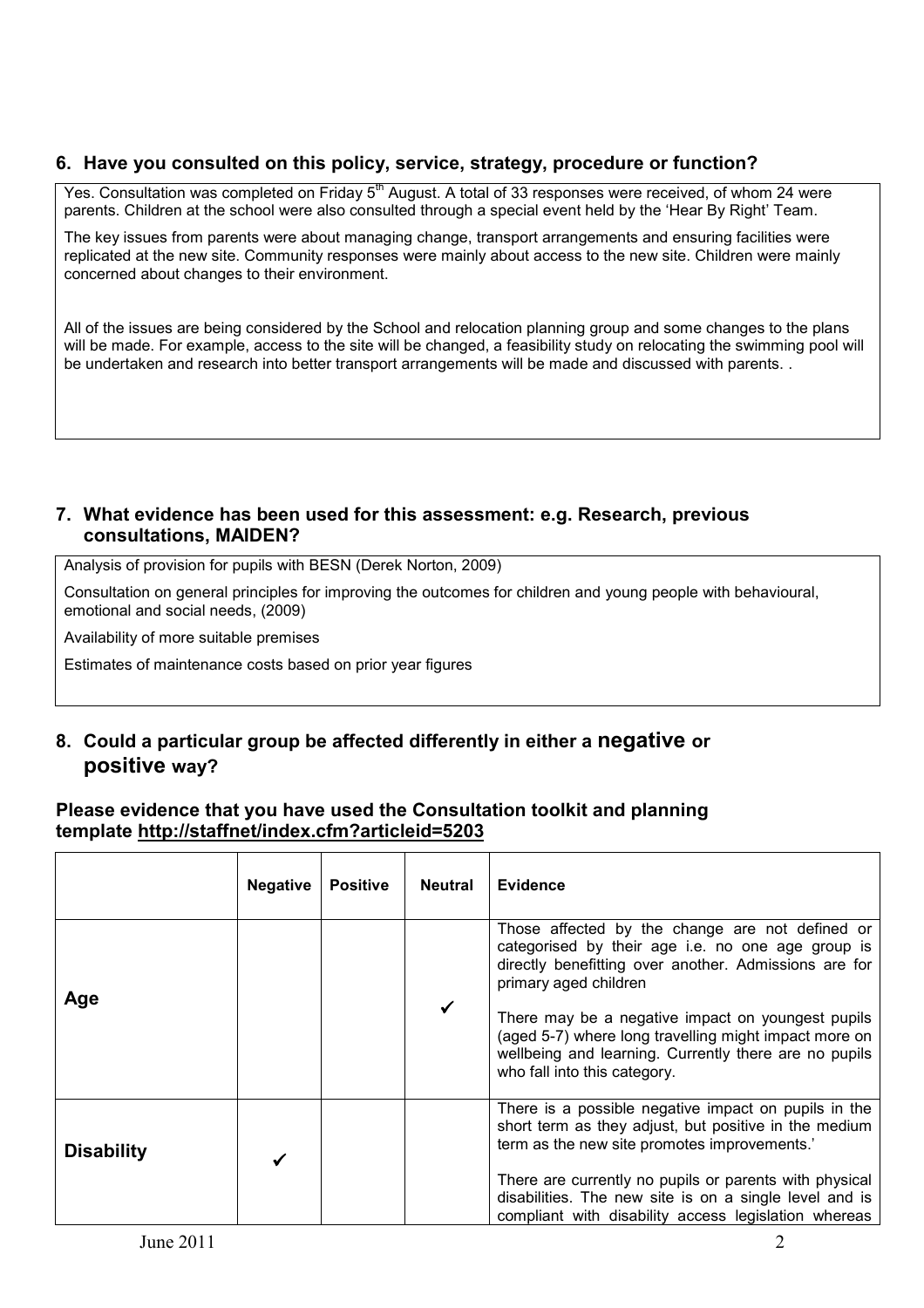|                                                                                                               |                                                                                                                                                                                                                                                                            |  |              | the old site was not.                                                                                                                                                                                                                                                                                                                                                                                                                                            |  |  |
|---------------------------------------------------------------------------------------------------------------|----------------------------------------------------------------------------------------------------------------------------------------------------------------------------------------------------------------------------------------------------------------------------|--|--------------|------------------------------------------------------------------------------------------------------------------------------------------------------------------------------------------------------------------------------------------------------------------------------------------------------------------------------------------------------------------------------------------------------------------------------------------------------------------|--|--|
|                                                                                                               |                                                                                                                                                                                                                                                                            |  |              | Pupils with BESN may have learning disabilities as an<br>underlying cause of their difficulties. The wider aim of<br>the BESN project is to improve assessment and<br>diagnosis for children exhibiting BES needs and to<br>use improved multi agency support to work alongside<br>schools to address needs.                                                                                                                                                     |  |  |
|                                                                                                               |                                                                                                                                                                                                                                                                            |  |              | Details of how the project proposes to mitigate the<br>negative impact are given in Section 9, below.                                                                                                                                                                                                                                                                                                                                                            |  |  |
| Gender                                                                                                        |                                                                                                                                                                                                                                                                            |  | ✔            | The project does not currently, nor will it, discriminate<br>on the basis of gender.                                                                                                                                                                                                                                                                                                                                                                             |  |  |
| <b>Race including</b><br><b>Gypsy &amp; Traveller</b>                                                         |                                                                                                                                                                                                                                                                            |  | $\checkmark$ | The project does not discriminate against one<br>particular racial group over another. The school's<br>ethnicity broadly reflects that of Gloucestershire<br>student cohort as a whole with less than 5% of<br>children coming from minority ethnic groups. There<br>are no traveller's children on roll.                                                                                                                                                        |  |  |
| <b>Religion or Belief</b>                                                                                     |                                                                                                                                                                                                                                                                            |  | $\checkmark$ | The project does not currently, nor will it, discriminate<br>on the basis of religion or belief. The school is not<br>aware of any staff or families from specific religions or<br>beliefs that will be impacted by the relocation.                                                                                                                                                                                                                              |  |  |
| <b>Sexual Orientation</b>                                                                                     |                                                                                                                                                                                                                                                                            |  |              | The policy does not currently, nor will it, discriminate<br>on the basis of sexual orientation.<br>There has not been any homophobic bullying in the<br>school, or inappropriate use of language.                                                                                                                                                                                                                                                                |  |  |
| <b>Transgender</b>                                                                                            |                                                                                                                                                                                                                                                                            |  | ✓            | There are no known transgender staff, pupils or<br>parents therefore the relocation will have neutral<br>impact.                                                                                                                                                                                                                                                                                                                                                 |  |  |
| Other groups: e.g.<br>Rural Isolation,<br>Long term<br>unemployed,<br>Deprivation<br><b>Health Inequality</b> | ✓                                                                                                                                                                                                                                                                          |  |              | Staff local to current school may be unable to<br>relocate, especially those on lower salaries although<br>financial support will be available for a limited time<br>Some learners will be faced with a slightly longer<br>journey time. These issues will be individually<br>identified and addressed.                                                                                                                                                          |  |  |
| <b>Community</b><br><b>Cohesion</b>                                                                           | Describe how the proposed<br>activity, policy, strategy, service,<br>procedure or function will<br>contribute to Community<br>Cohesion.<br>You will need to consider;<br>Is there equality between those<br>who will and won't benefit from                                |  |              | Though the proposed site is a former primary school,<br>there may be some local opposition to the school<br>being relocated but extensive communication and<br>collaboration with the local community is being<br>undertaken. There is a children's centre on the site<br>which enables the relocated school to build on a<br>thriving community of families.<br>Pupils / children and young people local to the                                                 |  |  |
| <b>Community</b><br><b>Cohesion (Cont'd)</b>                                                                  | the proposal?<br>Are there strong relationships<br>between groups and communities<br>in the area affected and will the<br>proposed action promote positive<br>relationships?<br>Does the proposal bring groups /<br>communities into increased<br>contact with each other? |  |              | proposed site would benefit from being more engaged<br>in their local community but admission to Amberley<br>Ridge is a consequence of the statementing process<br>identifying the school as the most appropriate<br>provision and it meets needs from across the whole<br>county.<br>Discussions are underway for surplus site facilities to<br>be opened for general use by the local community to<br>provide multi agency support e.g. office for the police. |  |  |
| June 2011                                                                                                     |                                                                                                                                                                                                                                                                            |  |              | 3                                                                                                                                                                                                                                                                                                                                                                                                                                                                |  |  |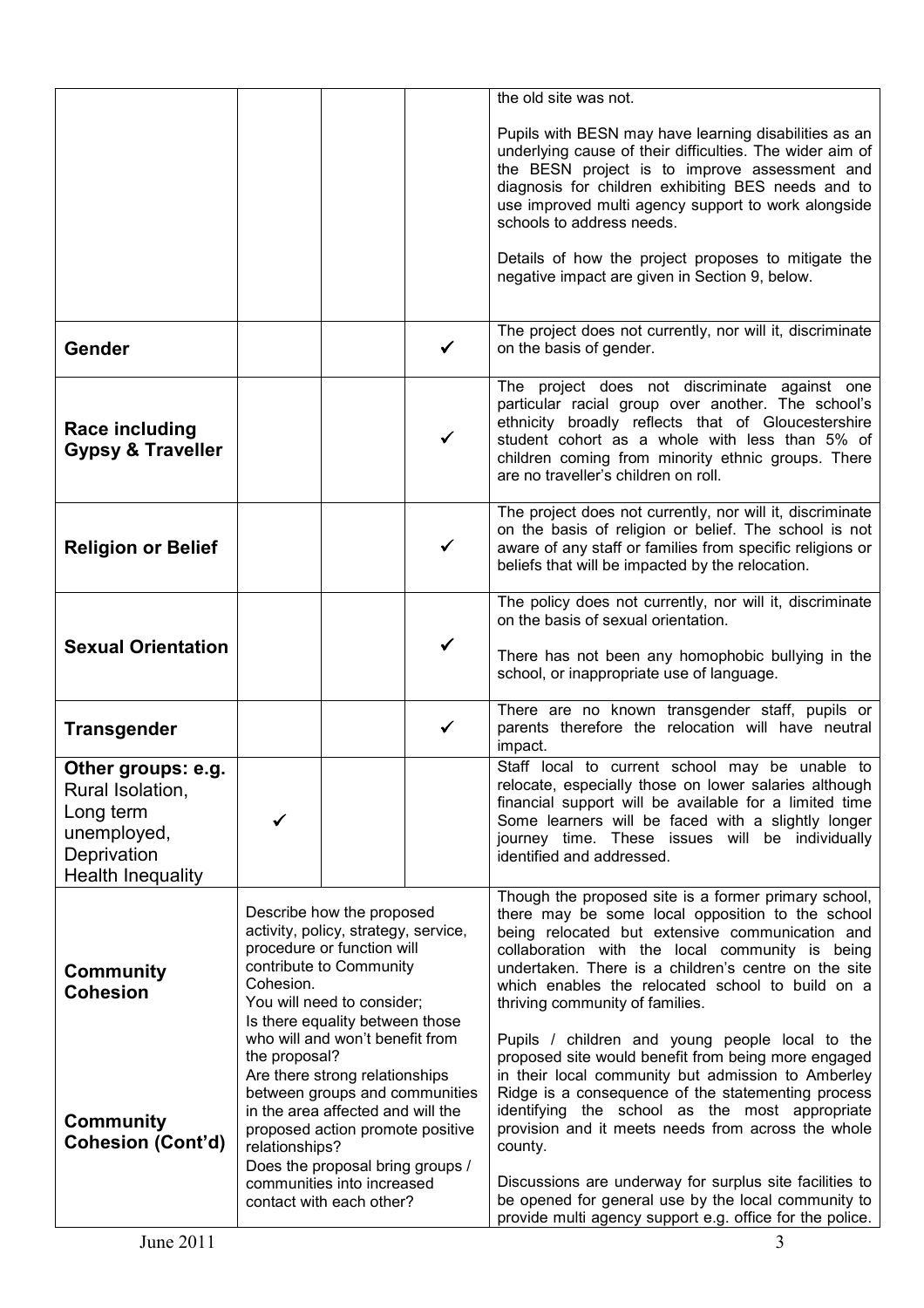| Building to be used rather than left derelict or sold.                                    |
|-------------------------------------------------------------------------------------------|
| Outline agreement has been reached to share the<br>building prior to formal consultation. |

9. If you have identified a negative impact in question 8, what actions have you undertaken or do you plan to undertake to lessen or negate this impact?

Please indicate whether these actions will be carried forward into level 2 or level 3 business plans.

| Action(s):                                                                                                                                                                                                                                           | How will this action be<br><b>Monitored/Evaluated</b>                                                                                                                         | When will policy /<br>service / strategy /<br>procedure /<br>function be<br>reviewed?                                                                                                                                                 | <b>Carried to</b><br>Level 2? | <b>Carried to</b><br>Level 3? |
|------------------------------------------------------------------------------------------------------------------------------------------------------------------------------------------------------------------------------------------------------|-------------------------------------------------------------------------------------------------------------------------------------------------------------------------------|---------------------------------------------------------------------------------------------------------------------------------------------------------------------------------------------------------------------------------------|-------------------------------|-------------------------------|
| Helping vulnerable children<br>to successfully make the<br>transition to a new site<br>through their involvement<br>in decision making around<br>the move and planning the<br>new site - use of skilled<br>facilitators to work with the<br>children | Reactions to be monitored<br>and appropriate support<br>given to individual children by<br>the school/other agencies                                                          | Reviewed as a<br>result of<br>consultation and<br>support will be<br>given by the School.                                                                                                                                             | n/a                           | n/a                           |
| Design of site to minimise<br>negative behaviours<br>through input by children<br>and staff in design phase                                                                                                                                          | Engagement of staff and<br>children in final sign off of<br>plans                                                                                                             | School to review<br>impact on children<br>through first term of<br>occupation and<br>seek minor<br>adjustments to<br>building January -<br>April 2012                                                                                 | n/a                           | n/a                           |
| Prepare site for occupation<br>by transferring<br>furniture/equipment/objects<br>familiar to the children in<br>their daily learning                                                                                                                 | Teachers to monitor reaction<br>of students during January<br>and make appropriate<br>adjustments                                                                             | January 2012                                                                                                                                                                                                                          | n/a                           | n/a                           |
| <b>Full transparency of the</b><br>proposals, allow<br>consultation with<br>interested parties, full<br>communications/PR<br>package                                                                                                                 | Completion of consultation<br>exercise. Points raised during<br>consultation taken into<br>account and if necessary<br>resolved satisfactorily.                               | First stage of<br>consultation<br>complete and<br>changes made and<br>communicated to<br>stakeholders<br>through updated<br>website. Further<br>communication after<br>completion of<br><b>Statutory Notice</b><br>process in October | N                             | N                             |
| <b>Consult fully with unions</b><br>and staff                                                                                                                                                                                                        | Early involvement from GCC<br>HR staff. Carefully planned<br>and consistent message to<br>the union about why this is<br>desirable. Monitored over<br>coming weeks and during | Reviewed on an on-<br>going basis by HR.                                                                                                                                                                                              | N                             | N                             |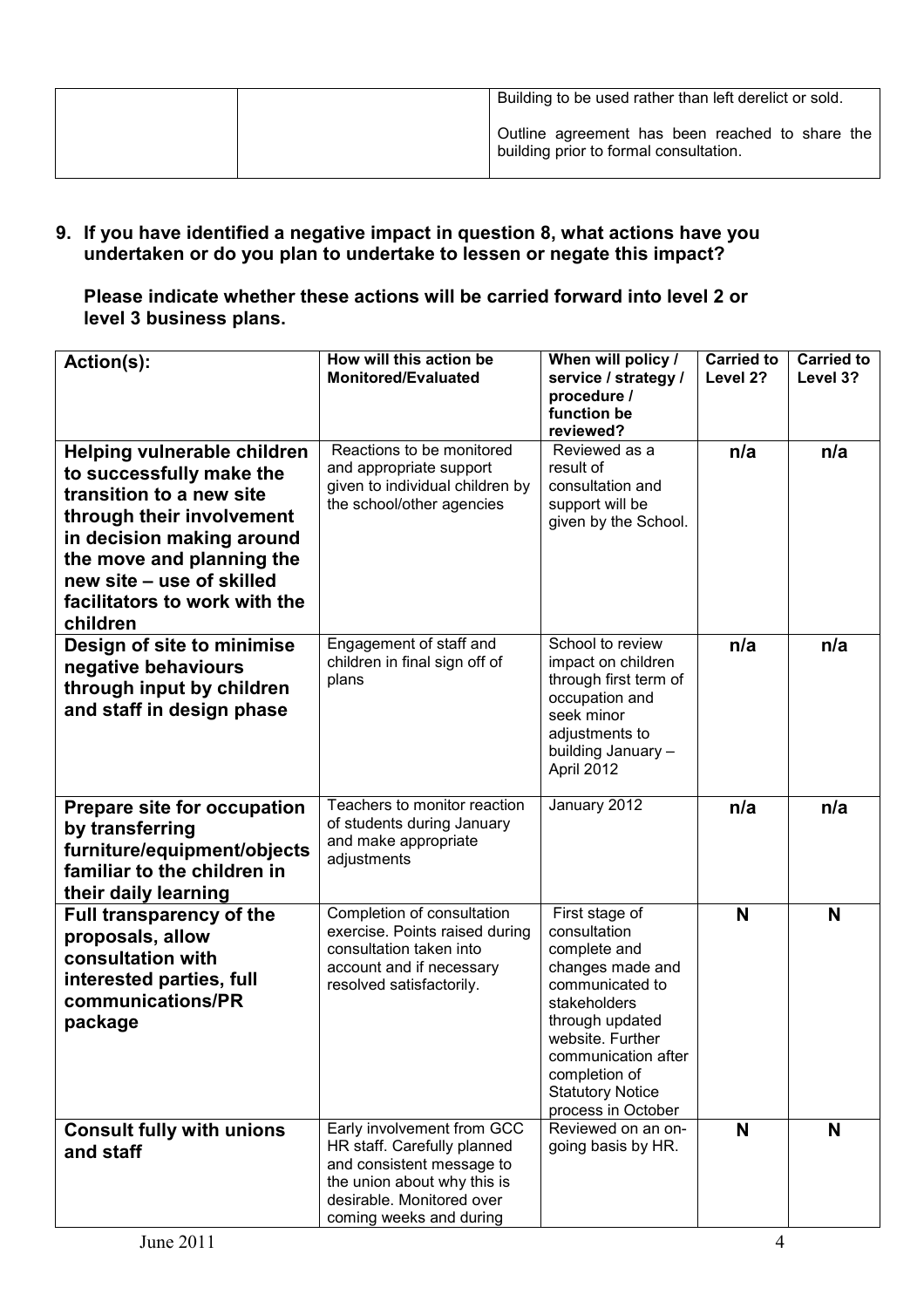|                                                                                                                                                                                                                                                                                                                                                     | consultation.<br>Package to be agreed for<br>those moving and incurring<br>excess mileage. Package to<br>be agreed for staff unable to<br>relocate and assistance given<br>to find suitable alternative<br>employment. |                                                                                                                                                                         |   |   |
|-----------------------------------------------------------------------------------------------------------------------------------------------------------------------------------------------------------------------------------------------------------------------------------------------------------------------------------------------------|------------------------------------------------------------------------------------------------------------------------------------------------------------------------------------------------------------------------|-------------------------------------------------------------------------------------------------------------------------------------------------------------------------|---|---|
| For those pupils who face<br>slightly longer journey's,<br>research whether<br>alternative provision may<br>be available and to assist<br>wherever possible in<br>making the transition if<br>requested. For those in or<br>nearer to the South Glos<br>area new provision is<br>opening in Bristol in Jan<br>2012 which could prove<br>beneficial. | Monitored during consultation<br>phase with specific contact<br>with those individuals who<br>are likely to find increases in<br>their travel time.                                                                    | Reviewed on an<br>individual basis<br>answering the<br>needs of the<br>parents and pupils<br>during Autumn 2011<br>to enable new<br>routes to start in<br>January 2012. | N | N |
| <b>Show consistency of</b><br>approach in dealing with<br>community offer to ensure<br>that any suitable proposals<br>are carefully considered.                                                                                                                                                                                                     | Responses from consultation<br>period will show how strong<br>the feeling is.                                                                                                                                          | Reviewed and<br>agreement reached<br>on community use<br>of building.                                                                                                   | N | N |

## **Declaration**

We are satisfied that an Impact Assessment has been carried out on this procedure and where a negative impact has been identified, actions have been developed to lessen or negate this impact.

We understand that the Equality Impact Assessment is required by the County Council and that we take responsibility for the completion and quality of this assessment.

Completed by: Peter Holmes Date: 08.08.2011

Role: Project Lead

Countersigned by Head of Service Date: 8<sup>th</sup> August 2011

Date for Review: 13<sup>th</sup> October 2011

Please forward an electronic copy to the Equalities Team by emailing: equalities@gloucestershire.gov.uk